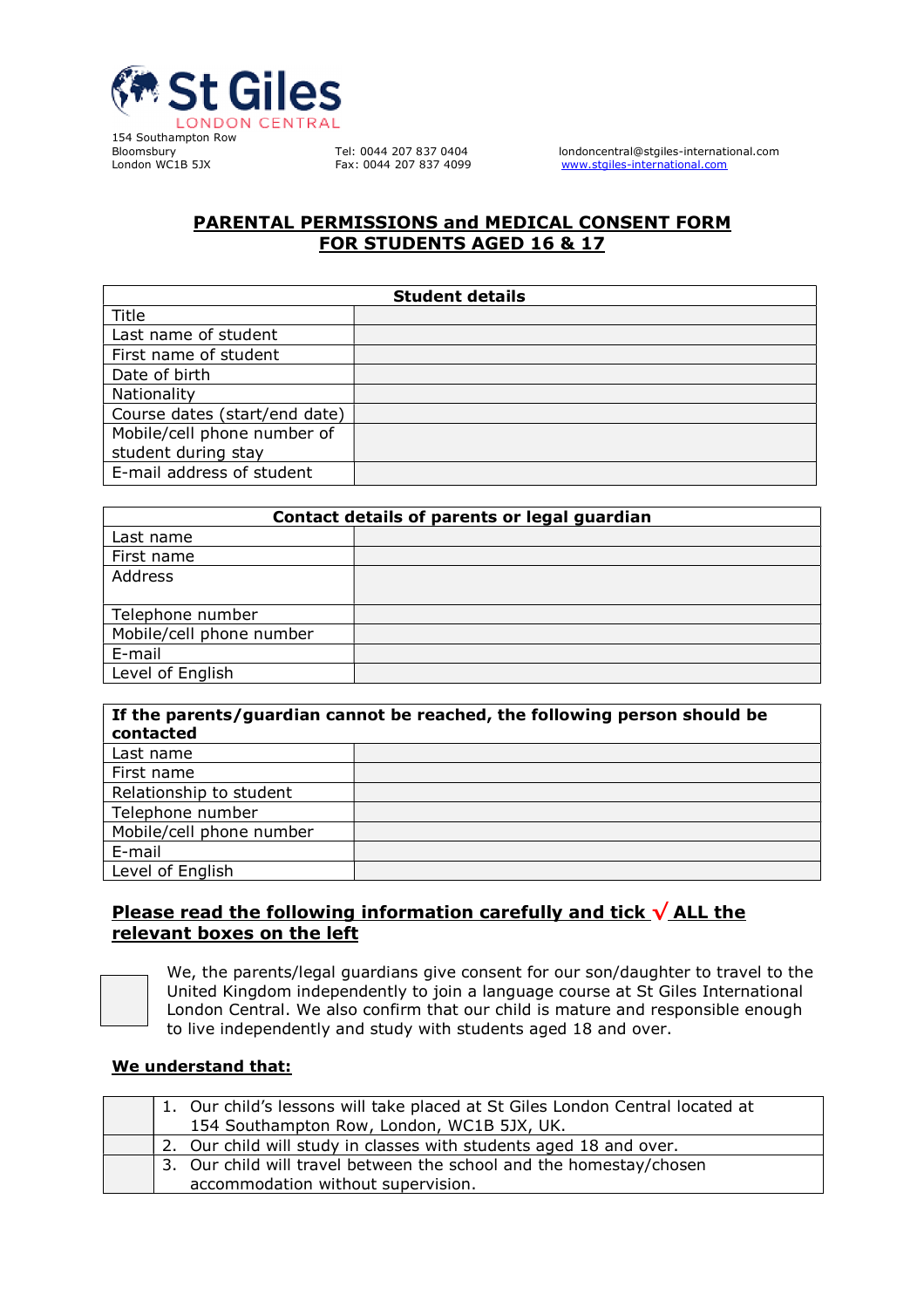|                                                                                                                                                                                                                                                                                                            | 4. Our child will not be supervised during their free time e.g. between the end of<br>their lessons at the school and returning to their accommodation.                                                                                                                                                                                                                                                                                                                                                         |            |  |           |  |  |  |  |
|------------------------------------------------------------------------------------------------------------------------------------------------------------------------------------------------------------------------------------------------------------------------------------------------------------|-----------------------------------------------------------------------------------------------------------------------------------------------------------------------------------------------------------------------------------------------------------------------------------------------------------------------------------------------------------------------------------------------------------------------------------------------------------------------------------------------------------------|------------|--|-----------|--|--|--|--|
|                                                                                                                                                                                                                                                                                                            | 5. All students aged 16 & 17 must be home by 23.00 from Sunday to Thursday<br>and by 00.00 on Friday and Saturday.                                                                                                                                                                                                                                                                                                                                                                                              |            |  |           |  |  |  |  |
|                                                                                                                                                                                                                                                                                                            | 6. Our child can go out with no supervision until 23.00 Sunday to Thursday and<br>until 0.00 on Friday and Saturday.                                                                                                                                                                                                                                                                                                                                                                                            |            |  |           |  |  |  |  |
|                                                                                                                                                                                                                                                                                                            | 7. If you wish your child to be home before the above times, please indicate the<br>time below.                                                                                                                                                                                                                                                                                                                                                                                                                 |            |  |           |  |  |  |  |
|                                                                                                                                                                                                                                                                                                            |                                                                                                                                                                                                                                                                                                                                                                                                                                                                                                                 |            |  |           |  |  |  |  |
|                                                                                                                                                                                                                                                                                                            | 8. If there is an emergency our child can contact St Giles London Central directly<br>on this 24-hour contact number: 0044 (0) 7804 919 788                                                                                                                                                                                                                                                                                                                                                                     |            |  |           |  |  |  |  |
|                                                                                                                                                                                                                                                                                                            | Students can choose to attend the school's social programme. Some, but not all<br>9.<br>events are designed for students under 18. Certain activities are not suitable<br>for students under 18. All school social activities are supervised by school staff<br>who can help the students. We strongly advise all students to return to their<br>host family with a friend, or better, by taxi, particularly in the evening when it<br>is dark. You can see examples of the social programme on our web site at |            |  |           |  |  |  |  |
|                                                                                                                                                                                                                                                                                                            | http://www.stgiles-international.com/student-services/leisure/<br>10. Our child will have sufficient money to pay for lunches at the school, and for<br>transportation in London. £10 per day should be sufficient for lunch and drinks<br>in the school canteen. Please see http://www.stgiles-international.com/student-<br>services/student-budget/ for information on other costs.                                                                                                                          |            |  |           |  |  |  |  |
| 11. If our child visits a friend/relative they must have our permission and the<br>school's permission. They must also tell the school and homestay of their travel<br>plans and who they are going to visit.                                                                                              |                                                                                                                                                                                                                                                                                                                                                                                                                                                                                                                 |            |  |           |  |  |  |  |
|                                                                                                                                                                                                                                                                                                            | The school takes bookings for trips on Saturdays and Sundays. These are organised by a<br>different company and St Giles staff do not normally go on these trips.                                                                                                                                                                                                                                                                                                                                               |            |  |           |  |  |  |  |
| 12. My child can go on full-day excursions<br><b>YES</b><br><b>NO</b>                                                                                                                                                                                                                                      |                                                                                                                                                                                                                                                                                                                                                                                                                                                                                                                 |            |  |           |  |  |  |  |
| 13. My child can go on overnight excursions                                                                                                                                                                                                                                                                |                                                                                                                                                                                                                                                                                                                                                                                                                                                                                                                 |            |  | <b>NO</b> |  |  |  |  |
| 14. All students aged 16 and 17 are advised to have a return airport taxi transfer,<br>unless they are travelling with a named relative or adult friend. We advise this<br>to avoid possible problems with immigration procedures. Students must also<br>carry this Parental Consent Form when travelling. |                                                                                                                                                                                                                                                                                                                                                                                                                                                                                                                 |            |  |           |  |  |  |  |
|                                                                                                                                                                                                                                                                                                            | I. My child will be met at the Airport by a<br>representative of the St Giles Airport Transfer<br>Service (documentary evidence attached).                                                                                                                                                                                                                                                                                                                                                                      | <b>YES</b> |  | <b>NO</b> |  |  |  |  |
|                                                                                                                                                                                                                                                                                                            | II. My child will be met at the Airport by the following<br>adult family friend/relative:                                                                                                                                                                                                                                                                                                                                                                                                                       | <b>YES</b> |  | <b>NO</b> |  |  |  |  |
|                                                                                                                                                                                                                                                                                                            | Name:                                                                                                                                                                                                                                                                                                                                                                                                                                                                                                           |            |  |           |  |  |  |  |
|                                                                                                                                                                                                                                                                                                            | Telephone number:                                                                                                                                                                                                                                                                                                                                                                                                                                                                                               |            |  |           |  |  |  |  |
|                                                                                                                                                                                                                                                                                                            | Address:                                                                                                                                                                                                                                                                                                                                                                                                                                                                                                        |            |  |           |  |  |  |  |
|                                                                                                                                                                                                                                                                                                            |                                                                                                                                                                                                                                                                                                                                                                                                                                                                                                                 |            |  |           |  |  |  |  |

## School and homestay rules:

| 15. Our child must attend all classes. The school has a strict attendance policy. |
|-----------------------------------------------------------------------------------|
| Students can be absent only when they are ill. The student, their homestay        |
| host or another family member must telephone/email the school as soon as          |
| possible on the day of the illness.                                               |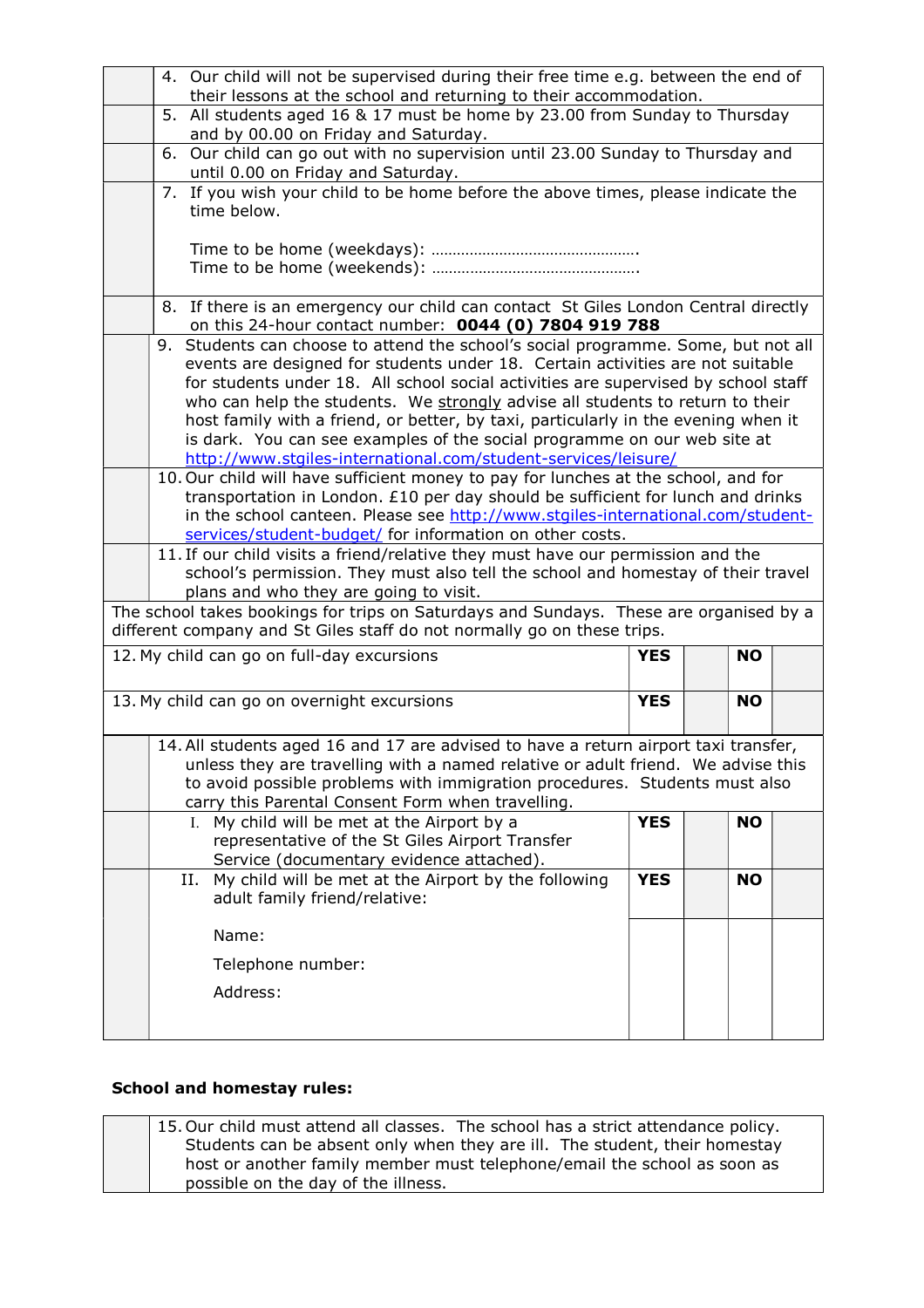| 16. We understand that the school reserves the right to terminate the course of any<br>student guilty of serious or persistent misconduct at the school or in the<br>homestay during his/her stay. In such cases, there will be no refund of fees |
|---------------------------------------------------------------------------------------------------------------------------------------------------------------------------------------------------------------------------------------------------|
| and we will be responsible for our child's return or onward journey and the<br>associated costs.                                                                                                                                                  |
| Such misconduct may include: possession/consumption of illegal drugs/alcohol,<br>intentional damage of school or host family property, repeated absence from                                                                                      |
| classes, repeated disturbance of classes or in the host family, repeated                                                                                                                                                                          |
| breaking of school rules, criminal activity.                                                                                                                                                                                                      |
| The school's Student Disciplinary Code is available on request                                                                                                                                                                                    |
| 17. Our child will follow the homestay rules and requirements. This will inclure                                                                                                                                                                  |
| rules about (amongst other things): use of the home telephone/TV/computer,                                                                                                                                                                        |
| having visitors, meal times, smoking, noise, use of the bathroom, cleanliness                                                                                                                                                                     |
| and tidiness, safety and security of the property.                                                                                                                                                                                                |
| 18. Our child will be responsible for any damage they may cause in their homestay                                                                                                                                                                 |
| accommodation.                                                                                                                                                                                                                                    |

# MEDICAL DETAILS & PARENTAL CONSENT

| Does your child have a condition or illness that requires medical treatment?    |  |                              |  |                                                                                          |  |
|---------------------------------------------------------------------------------|--|------------------------------|--|------------------------------------------------------------------------------------------|--|
| <b>YES</b>                                                                      |  | <b>NO</b>                    |  |                                                                                          |  |
|                                                                                 |  | If yes, please give details: |  |                                                                                          |  |
|                                                                                 |  |                              |  |                                                                                          |  |
|                                                                                 |  |                              |  |                                                                                          |  |
|                                                                                 |  |                              |  | Does your child suffer from any allergies?                                               |  |
| <b>YES</b>                                                                      |  | <b>NO</b>                    |  |                                                                                          |  |
|                                                                                 |  | If yes, please give details: |  |                                                                                          |  |
|                                                                                 |  |                              |  |                                                                                          |  |
|                                                                                 |  |                              |  |                                                                                          |  |
|                                                                                 |  |                              |  | Is your child taking any medication at present?                                          |  |
| <b>YES</b>                                                                      |  | <b>NO</b>                    |  |                                                                                          |  |
|                                                                                 |  | If yes, please give details: |  |                                                                                          |  |
|                                                                                 |  |                              |  |                                                                                          |  |
|                                                                                 |  |                              |  |                                                                                          |  |
|                                                                                 |  |                              |  | Can your child be given over-the-counter medicine (e.g. paracetamol, cough medicine)?    |  |
| <b>YES</b>                                                                      |  | <b>NO</b>                    |  |                                                                                          |  |
|                                                                                 |  |                              |  | We, the parents/guardian, agree that in the case of illness our child should be attended |  |
|                                                                                 |  |                              |  | by a doctor or hospitalised or operated on in an emergency, and may be given             |  |
|                                                                                 |  |                              |  | medication according to a qualified doctor's advice in an emergency                      |  |
| <b>YES</b>                                                                      |  | <b>NO</b>                    |  |                                                                                          |  |
|                                                                                 |  |                              |  | We, the parents/guardian, agree to inform the school of any change in our                |  |
| child's medical condition before his/her arrival at the school.                 |  |                              |  |                                                                                          |  |
| Comments: to be completed by a parent/legal guardian if you have any additional |  |                              |  |                                                                                          |  |
| requests or information that is relevant to your child's stay at St Giles       |  |                              |  |                                                                                          |  |
|                                                                                 |  |                              |  |                                                                                          |  |
|                                                                                 |  |                              |  |                                                                                          |  |
|                                                                                 |  |                              |  |                                                                                          |  |